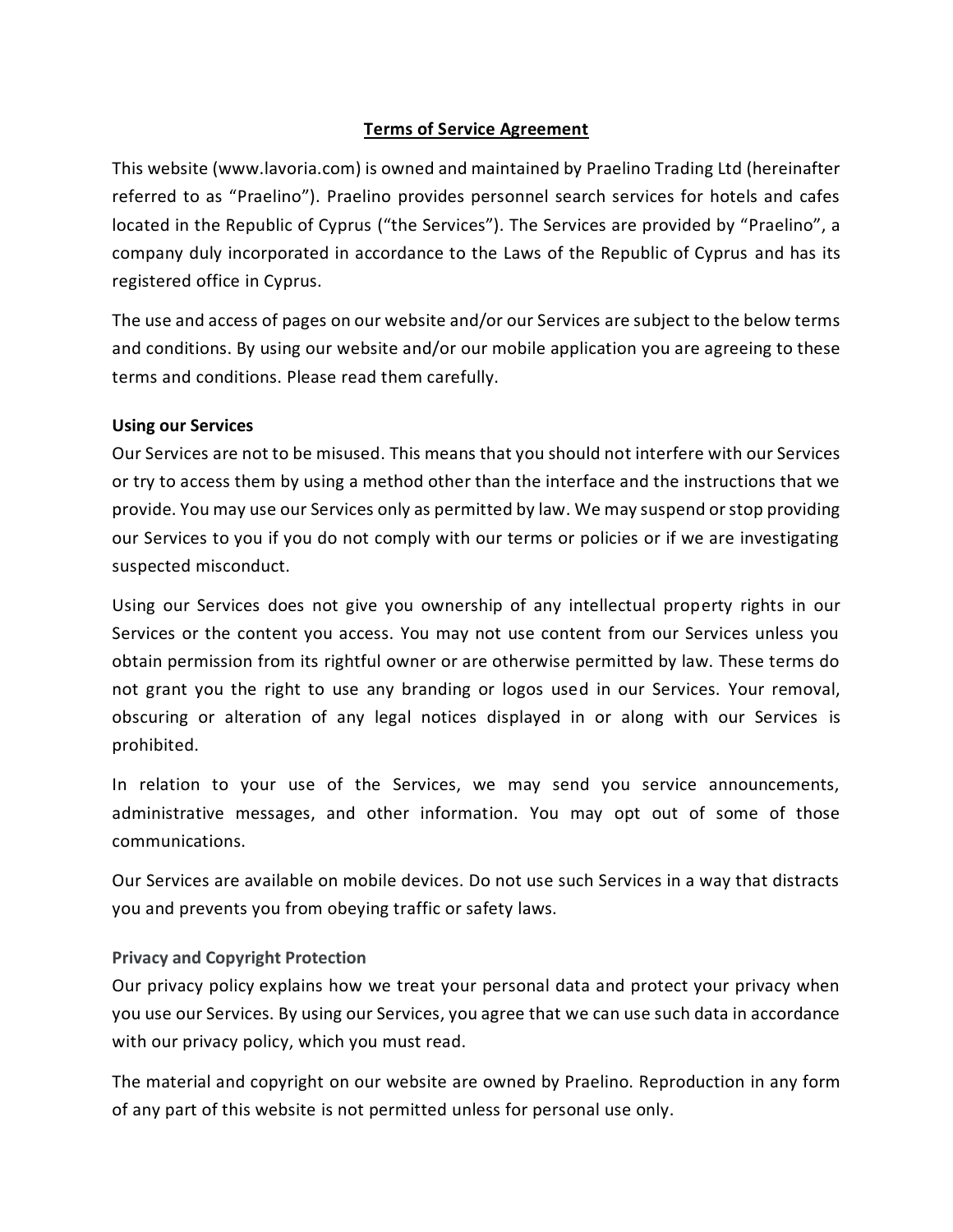We respond to notices of alleged copyright infringement and terminate accounts of repeat infringers according to the process set out in the applicable laws of the Republic of Cyprus.

### **Your Content in our Services**

Some of our Services allow you to upload, submit, store, send or receive content. You retain ownership of any intellectual property rights that you hold in that content.

When you upload, submit, store, send or receive content to or through our Services, you give us (and those we work with) a license to use, host, store, reproduce, modify, create derivative works (such as those resulting from translations, adaptations or other changes we make so that your content works better with our Services), communicate, publish, publicly perform, publicly display and distribute such content. The rights you grant in this license are for the limited purpose of operating, promoting, and improving our Services, and to develop new ones. This license continues even if you stop using our Services. Some Services may offer you ways to access and remove content that has been provided to that Service. Make sure you have the necessary rights to grant us this license for any content that you submit to our Services.

### **About Software in our Services**

Praelino gives you the non-assignable and non-exclusive license to use our Services. This license is for the purpose of enabling you to use and enjoy our Services, as permitted by these terms. You may not copy, modify, distribute, sell, lease any part of our Services or software included, nor may you attempt to extract the source code of the software or reverse engineer it, unless permitted by law or you have our written permission.

### **Modifying and Terminating our Services**

We are constantly changing and improving our Services. Information provided on Praelino website is believed to be reliable when posted. We cannot guarantee that information will be accurate, complete and current at all times. We may add or remove functionalities or features, and we may suspend or stop a Service altogether.

You can stop using our Services at any time you wish. We may also stop providing Services to you or add or create new limits to our Services at any time.

# **Our Warranties and Disclaimers**

We provide our Services using a commercially reasonable level of skill and care and we hope that you will enjoy using them.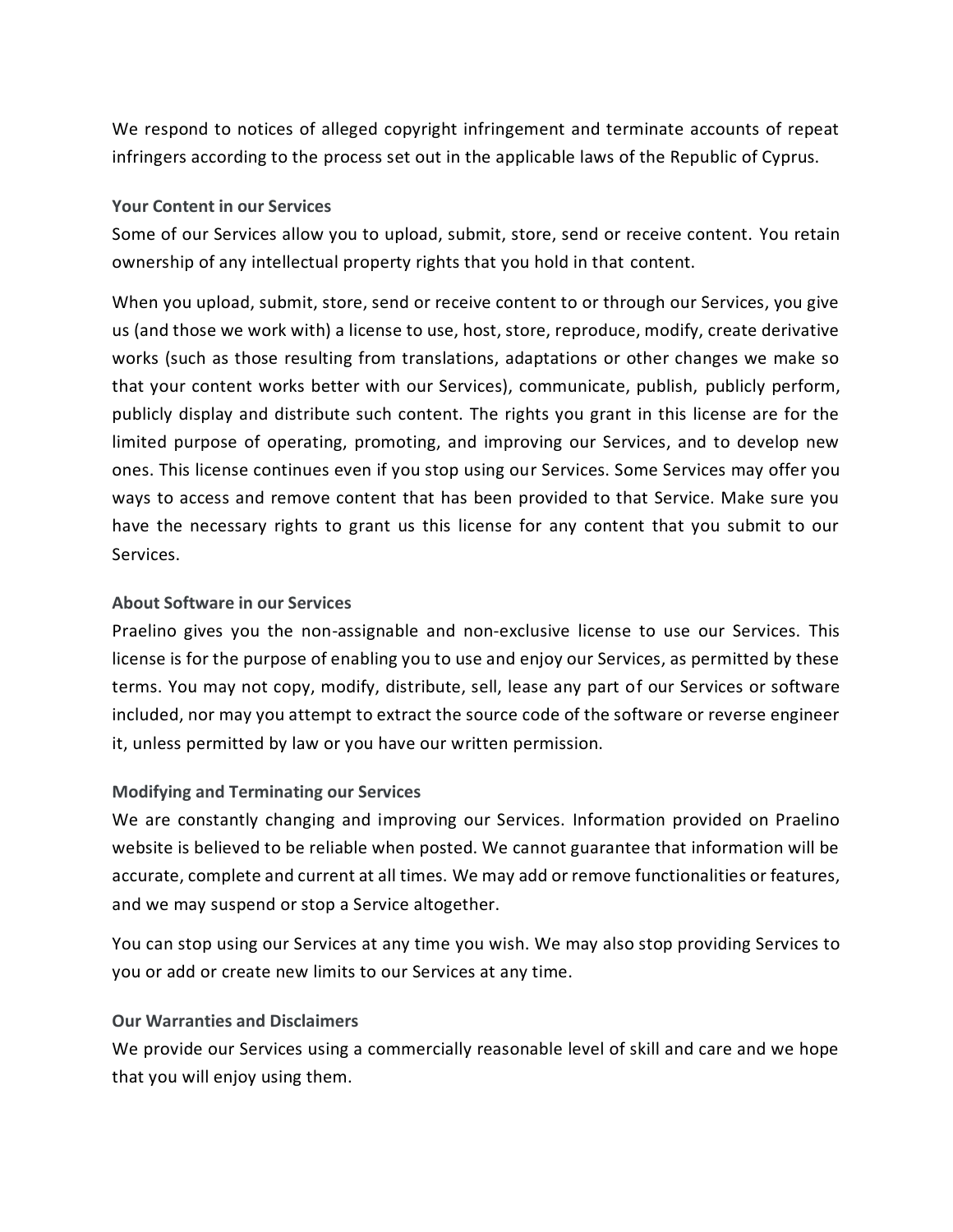We do not make any commitments about the content within the Services, the specific functions of the Services, or their reliability, availability, or ability to meet your needs. We provide the Services "as is". To the extent permitted by law, we exclude all warranties.

### **Exclusion of Liability**

Praelino will not be liable for any loss or damage sustained by any user as a result of his or her reliance on information contained in this website.

Access to and use of our website is at the user's own risk and Praelino does not warrant that the use of the website or any material downloaded from it will not cause any damage to any property.

We recognize that you have legal rights as a consumer. If you are using the Services for a personal purpose, then nothing in these terms or any additional terms limits any consumer legal rights which may not be waived by contract.

# **Business uses of our Services**

If you are using our Services on behalf of a business, that business accepts these terms. It will hold harmless and indemnify us and our affiliates, officers, agents, and employees from any claim, suit or action arising from or related to the use of the Services or violation of these terms, including any liability or expense arising from claims, losses, damages, suits, judgments, litigation costs and lawyers' fees.

### **About these Terms**

We may modify these terms or any additional terms that apply to a Service to, for example, reflect changes to the law or changes to our Services. You should look at the terms regularly as they are subject to change by us without notification.

These terms control the relationship between Praelino and you. They do not create any thirdparty beneficiary rights.

If you do not comply with these terms, and we do not take action right away, this does not mean that we are giving up any rights that we may have (such as taking action in the future).

If it turns out that a particular term is not enforceable, this will not affect any other terms.

### **Governing Law**

The operation of these terms, the use of this website and any downloads from it, shall be governed in accordance with the Laws of Cyprus. You agree that the laws of Cyprus will apply to any disputes arising out of or relating to these terms or the Services. The Cyprus courts shall have exclusive jurisdiction over any dispute arising out of your use of this website.